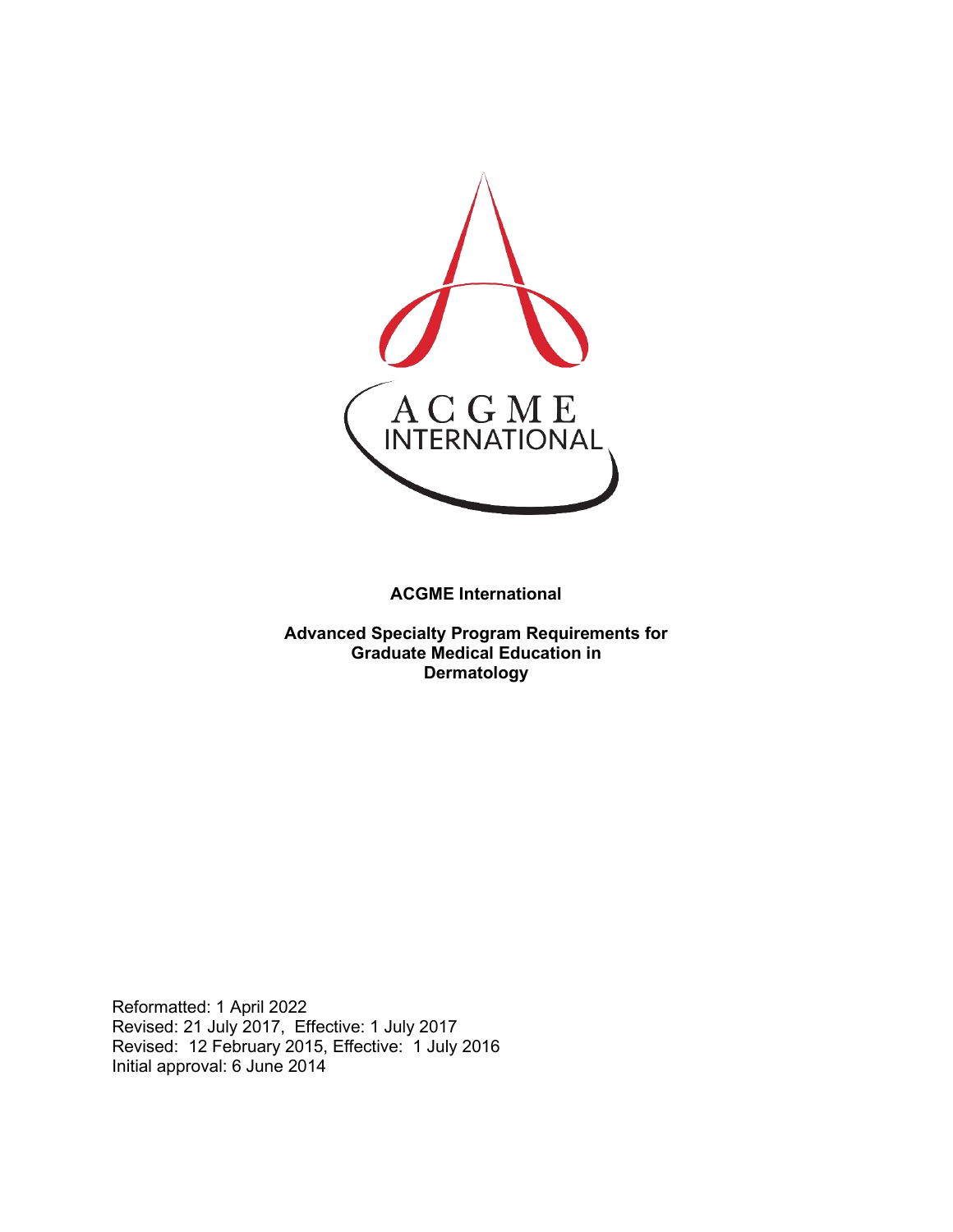## **ACGME International Specialty Program Requirements for Graduate Medical Education in Dermatology**

#### **Int. Introduction**

*Background and Intent: Programs must achieve and maintain Foundational Accreditation according to the ACGME-I Foundational Requirements prior to receiving Advanced Specialty Accreditation. The Advanced Specialty Requirements noted below complement the ACGME-I Foundational Requirements. For each section, the Advanced Specialty Requirements should be considered together with the Foundational Requirements.*

## **Int. I. Definition and Scope of the Specialty**

The medical specialty of dermatology provides care to patients with diseases of the skin, hair, nails, and mucous membranes.

#### **Int. II. Duration of Education**

- Int. II.A. The educational program in dermatology must be 36 or 48 months in length.
- Int. II.A.1. The program may include an additional 12 month of education in the fundamental clinical skills of medicine.

#### **I. Institution**

## **I.A. Sponsoring Institution**

See International Foundational Requirements, Section I.A.

#### **I.B. Participating Sites**

See International Foundational Requirements, Section I.B.

#### **II. Program Personnel and Resources**

#### **II.A. Program Director**

See International Foundational Requirements, Section II.A.

#### **II.B. Faculty**

- II.B.1. Dermatopathology education and training should be directed by a physician with appropriate formal education and clinical experience in dermatopathology.
- II.B.2. Dermatologic surgery education and training should be directed by a physician with advanced education and training in procedural dermatology.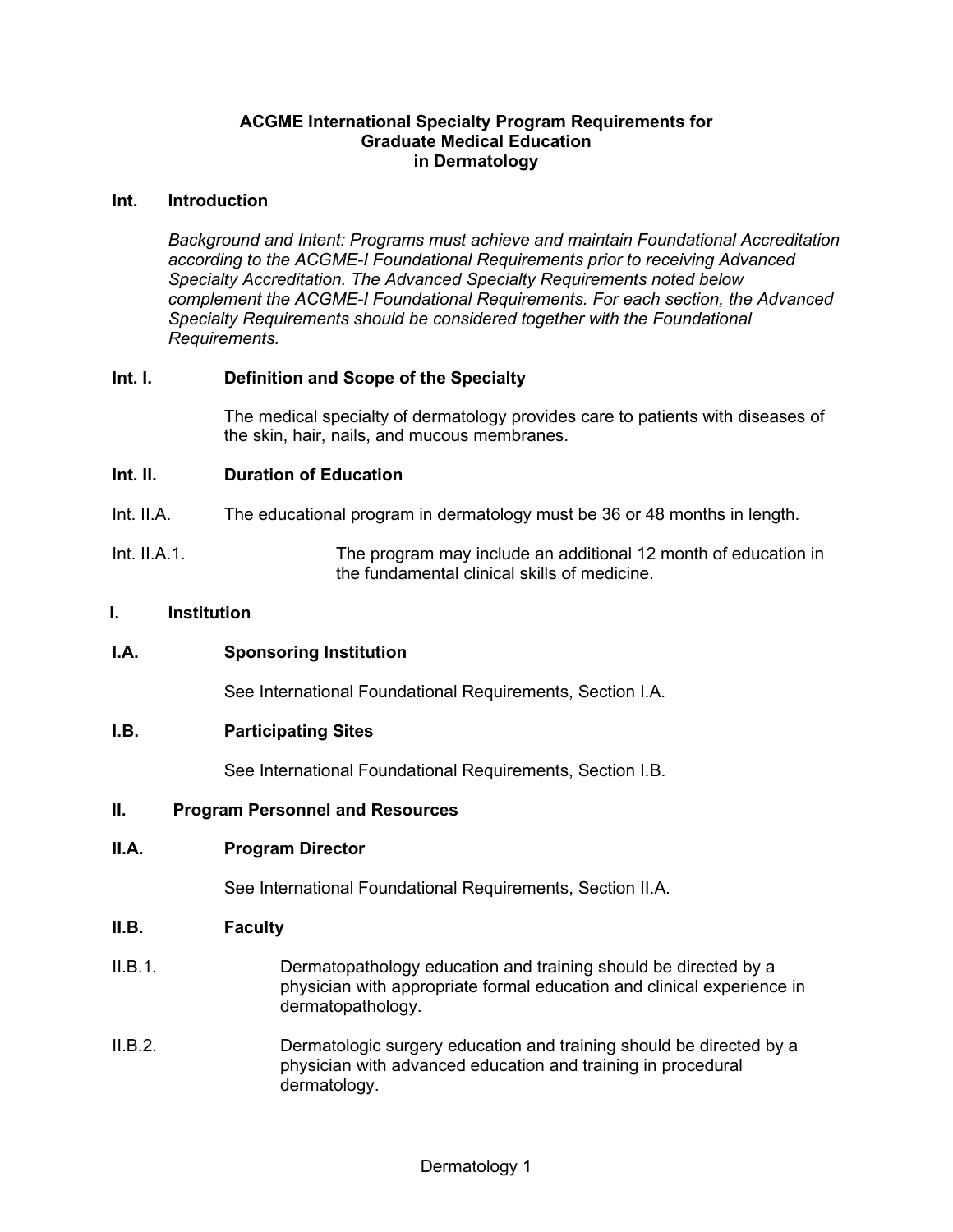# **II.C. Other Program Personnel**

See International Foundational Requirements, Section II.C.

## **II.D. Resources**

- II.D.1. The program must provide equipment for taking and reviewing clinical photographs and viewing educational materials, including portable digital cameras, a microscope with image capture system, a digital image filing and retrieval system, a laptop computer and digital projector, and a viewing room with a projection screen.
- II.D.2. There must be a sufficient number of adult and pediatric patients to ensure adequate exposure to and education in medical, pediatric, surgical, and procedural dermatology as evidenced by residents reaching graduate-level milestones by the end of the educational program.
- II.D.3. There must be a sufficient number of dermatopathology specimens available to and reviewed by residents to ensure adequate exposure to and education in dermatopathology.

# **III. Resident Appointment**

## **III.A. Eligibility Criteria**

| III.A.1.      | Residents must have successfully completed 12 months of a broad-based<br>clinical program (PGY-1) that is:                                                                                                                                                                                                    |
|---------------|---------------------------------------------------------------------------------------------------------------------------------------------------------------------------------------------------------------------------------------------------------------------------------------------------------------|
| III.A.1.a)    | accredited by the ACGME International (ACGME-I), the ACGME,<br>or the Royal College of Physicians and Surgeons of Canada<br>located in Canada in preliminary general surgery, preliminary<br>internal medicine, or the transitional year; or,                                                                 |
| III.A.1.b)    | at the discretion of the Review Committee-International, a<br>program in which a governmental or regulatory body is<br>responsible for the maintenance of a curriculum providing clinical<br>and didactic experiences to develop residents' competence in the<br>fundamental clinical skills of medicine; or, |
| III.A.1.b)(1) | A categorical residency that accepts candidates from<br>such programs must complete an evaluation of each<br>resident's fundamental clinical skills within six weeks of<br>matriculation, and must provide remediation to residents<br>as needed.                                                             |
| III.A.1.c)    | integrated into the residency where the program director must<br>oversee and ensure the quality of didactic and clinical education.                                                                                                                                                                           |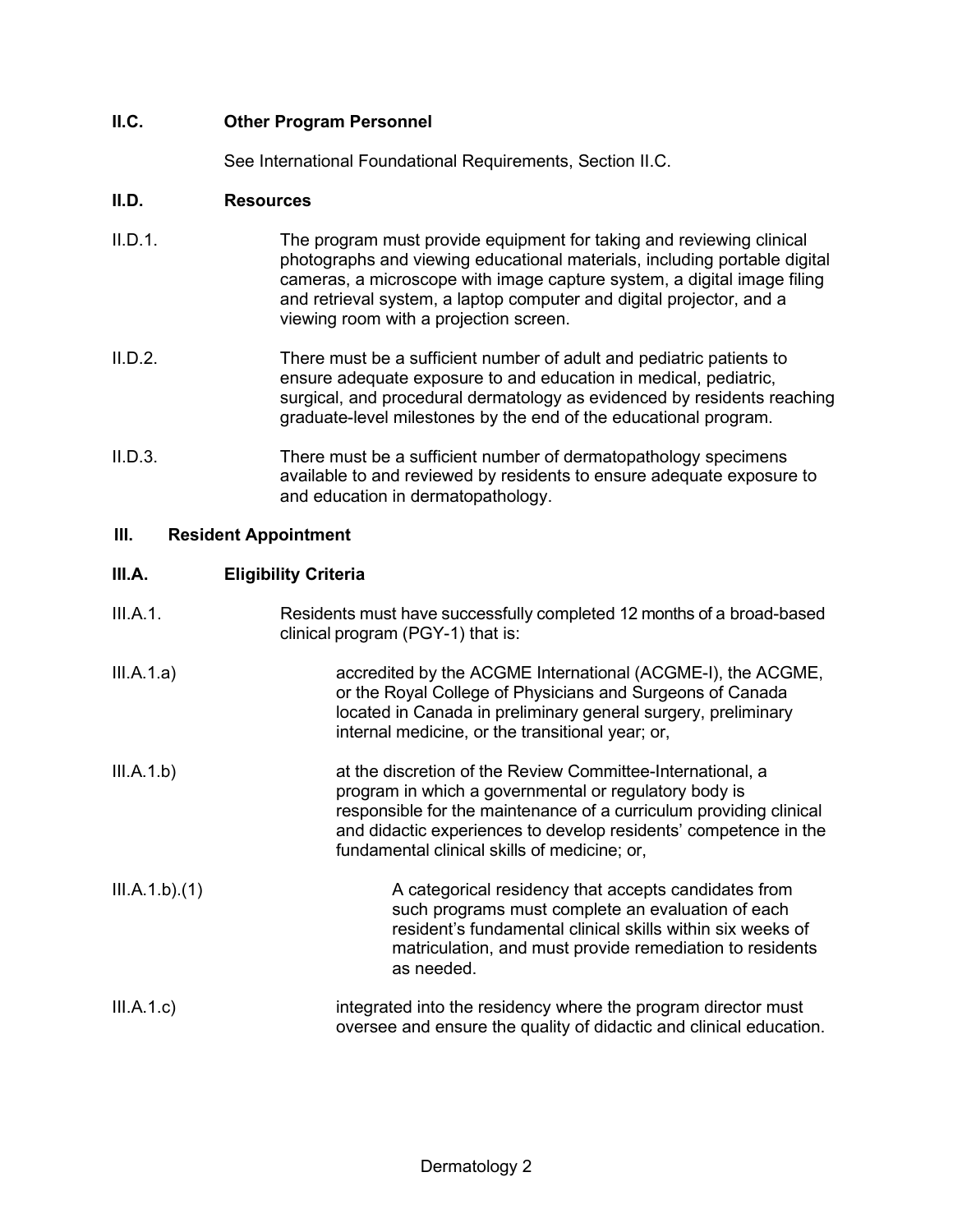| III.A.2.   | The PGY-1 must be completed in a structured program in which<br>residents are educated in high-quality medical care based on scientific<br>knowledge, evidence-based medicine, and sound teaching by qualified<br>educators. |
|------------|------------------------------------------------------------------------------------------------------------------------------------------------------------------------------------------------------------------------------|
| III.A.3.   | With appropriate supervision, PGY-1 residents must have first-contact<br>responsibility for evaluation and management for all types and acuity<br>levels of patients.                                                        |
| III.A.4.   | PGY-1 residents must have responsibility for decision-making and direct<br>patient care in all settings, to include writing orders, progress notes, and<br>relevant records.                                                 |
| III.A.5.   | Residents must develop competence in the following fundamental<br>clinical skills during the PGY-1:                                                                                                                          |
| III.A.5.a) | obtaining a comprehensive medical history;                                                                                                                                                                                   |
| III.A.5.b) | performing a comprehensive physical examination;                                                                                                                                                                             |
| III.A.5.c) | assessing a patient's medical condition;                                                                                                                                                                                     |
| III.A.5.d) | making appropriate use of diagnostic studies and tests;                                                                                                                                                                      |
| III.A.5.e) | integrating information to develop a differential diagnosis; and,                                                                                                                                                            |
| III.A.5.f) | developing, implementing, and evaluating a treatment plan.                                                                                                                                                                   |
| III.B.     | <b>Number of Residents</b>                                                                                                                                                                                                   |
|            | See International Foundational Requirements, Section III.B.                                                                                                                                                                  |
| III.C.     | <b>Resident Transfers</b>                                                                                                                                                                                                    |
|            | See International Foundational Requirements, Section III.C.                                                                                                                                                                  |
| III.D.     | <b>Appointment of Fellows and Other Learners</b>                                                                                                                                                                             |
|            | See International Foundational Requirements, Section III.D.                                                                                                                                                                  |
| IV.        | <b>Specialty-Specific Educational Program</b>                                                                                                                                                                                |

# **IV.A. ACGME-I Competencies**

- IV.A.1. The program must integrate the following ACGME-I Competencies into the curriculum.
- IV.A.1.a) Professionalism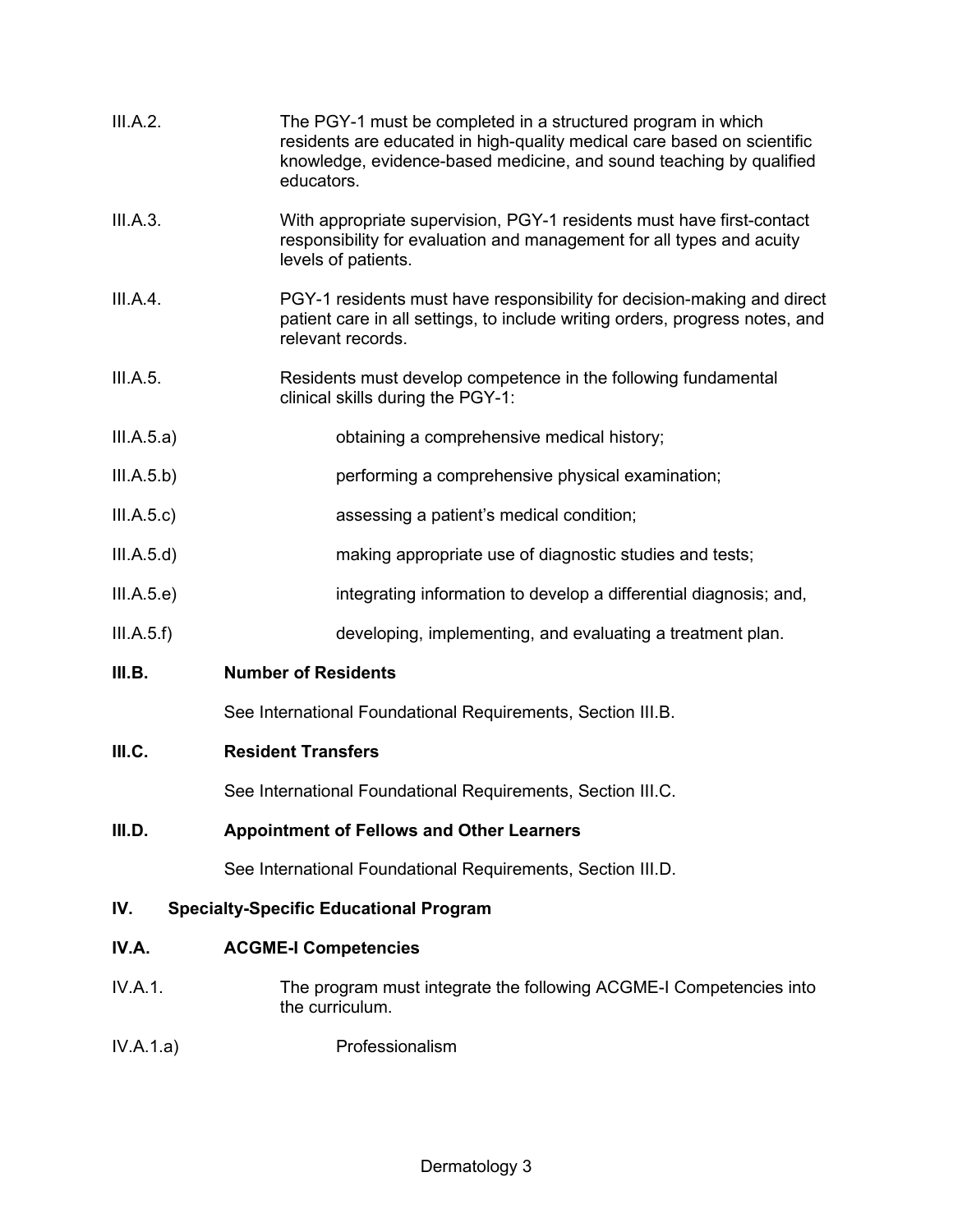| IV.A.1.a)(1)    | Residents must demonstrate a commitment to<br>professionalism and an adherence to ethical principles.<br>Residents must demonstrate:                                                                                                                                                                                                       |
|-----------------|--------------------------------------------------------------------------------------------------------------------------------------------------------------------------------------------------------------------------------------------------------------------------------------------------------------------------------------------|
| IV.A.1.a)(1)(a) | accountability to patients, society, and the<br>profession;                                                                                                                                                                                                                                                                                |
| IV.A.1.a)(1)(b) | compassion, integrity, and respect for others;                                                                                                                                                                                                                                                                                             |
| IV.A.1.a)(1)(c) | respect for patient privacy and autonomy;                                                                                                                                                                                                                                                                                                  |
| IV.A.1.a)(1)(d) | responsiveness to patient needs that supersedes<br>self-interest; and,                                                                                                                                                                                                                                                                     |
| IV.A.1.a)(1)(e) | sensitivity and responsiveness to a diverse patient<br>population, including to diversity in gender, age,<br>culture, race, religion, disabilities, and sexual<br>orientation.                                                                                                                                                             |
| IV.A.1.b)       | <b>Patient Care and Procedural Skills</b>                                                                                                                                                                                                                                                                                                  |
| IV.A.1.b)(1)    | Residents must provide patient care that is compassionate,<br>appropriate, and effective for the treatment of health<br>problems and the promotion of health. Residents must<br>demonstrate competency in:                                                                                                                                 |
| IV.A.1.b)(1)(a) | skin biopsy techniques, including local anesthesia<br>and regional blocks, destruction of benign and<br>malignant tumors, excision of benign and malignant<br>tumors, and closures of surgical defects using<br>layered repairs, in patients of all ages and with<br>attention to the chronologic and developmental age<br>of the patient; |
| IV.A.1.b)(1)(b) | performing and interpreting the results of diagnostic<br>techniques, including dermatology-relevant<br>serologic testing, patch testing, KOH examination,<br>and Tzanck smears; and,                                                                                                                                                       |
| IV.A.1.b)(1)(c) | the use of and indications/contraindications for<br>photomedicine, phototherapy, and topical/systemic<br>pharmacologic therapies in all age groups,<br>including infants and young children.                                                                                                                                               |
| IV.A.1.c)       | <b>Medical Knowledge</b>                                                                                                                                                                                                                                                                                                                   |
| $IV.A.1.c.$ (1) | Residents must demonstrate knowledge of established<br>and evolving biomedical clinical, epidemiological, and<br>social-behavioral sciences, as well as the application of<br>this knowledge to patient care. Residents must<br>demonstrate knowledge of:                                                                                  |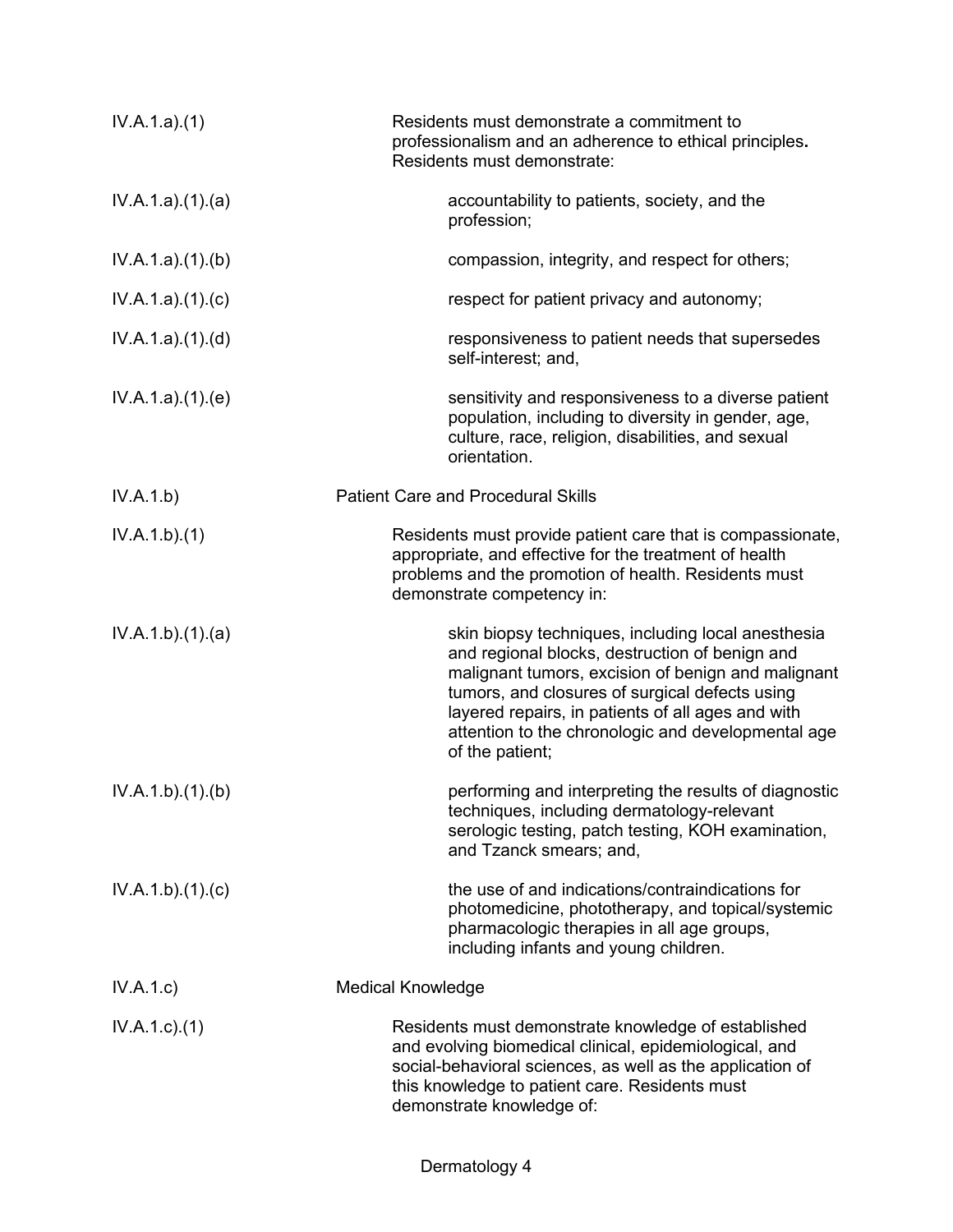| $IV.A.1.c$ . $(1).$ $(a)$ | diseases specific to pediatric patients, including<br>neonatal disorders, congenital neoplasms and<br>hamartomas, cutaneous signs of child abuse, and<br>cutaneous manifestations of inherited and sporadic<br>multisystem diseases;                                                                                                                    |
|---------------------------|---------------------------------------------------------------------------------------------------------------------------------------------------------------------------------------------------------------------------------------------------------------------------------------------------------------------------------------------------------|
| $IV.A.1.c.$ (1).(b)       | pathophysiology and diagnosis and management of<br>complex medical dermatologic conditions in both<br>adults and children;                                                                                                                                                                                                                              |
| $IV.A.1.c$ . $(1).$ $(c)$ | risks and benefits of commonly used dermatologic<br>therapies in infants and children compared to the<br>risks and benefits of those therapies when used in<br>adults;                                                                                                                                                                                  |
| $IV.A.1.c$ . $(1).$ $(d)$ | proper techniques for botulinum toxin injections,<br>soft tissue augmentation, repairs of cutaneous<br>surgical defects using flaps and grafts, and use of<br>light and laser modalities for skin conditions;                                                                                                                                           |
| $IV.A.1.c$ . $(1).$ $(e)$ | indications and contraindications for, and<br>complications and basic techniques of, elective<br>cosmetic dermatology procedures, including<br>liposuction, scar revision, hair transplants, and<br>invasive vein therapies; and,                                                                                                                       |
| $IV.A.1.c$ ). $(1).(f)$   | the interpretation of molecular diagnostic tests and<br>direct immunofluorescence specimens.                                                                                                                                                                                                                                                            |
| IV.A.1.d)                 | Practice-based Learning and Improvement                                                                                                                                                                                                                                                                                                                 |
| IV.A.1.d.(1)              | Residents must demonstrate the ability to investigate and<br>evaluate their care of patients, to appraise and assimilate<br>scientific evidence, and to continuously improve patient<br>care based on constant self-evaluation and lifelong<br>learning. Residents are expected to develop skills and<br>habits to be able to meet the following goals: |
| IV.A.1.d)(1)(a)           | identify and perform appropriate learning activities;                                                                                                                                                                                                                                                                                                   |
| IV.A.1.d.(1)(b)           | identify strengths, deficiencies, and limits in one's<br>knowledge and expertise;                                                                                                                                                                                                                                                                       |
| IV.A.1.d)(1)(c)           | incorporate formative evaluation feedback into daily<br>practice;                                                                                                                                                                                                                                                                                       |
| IV.A.1.d.(1).(d)          | locate, appraise, and assimilate evidence from<br>scientific studies related to their patients' health<br>problems;                                                                                                                                                                                                                                     |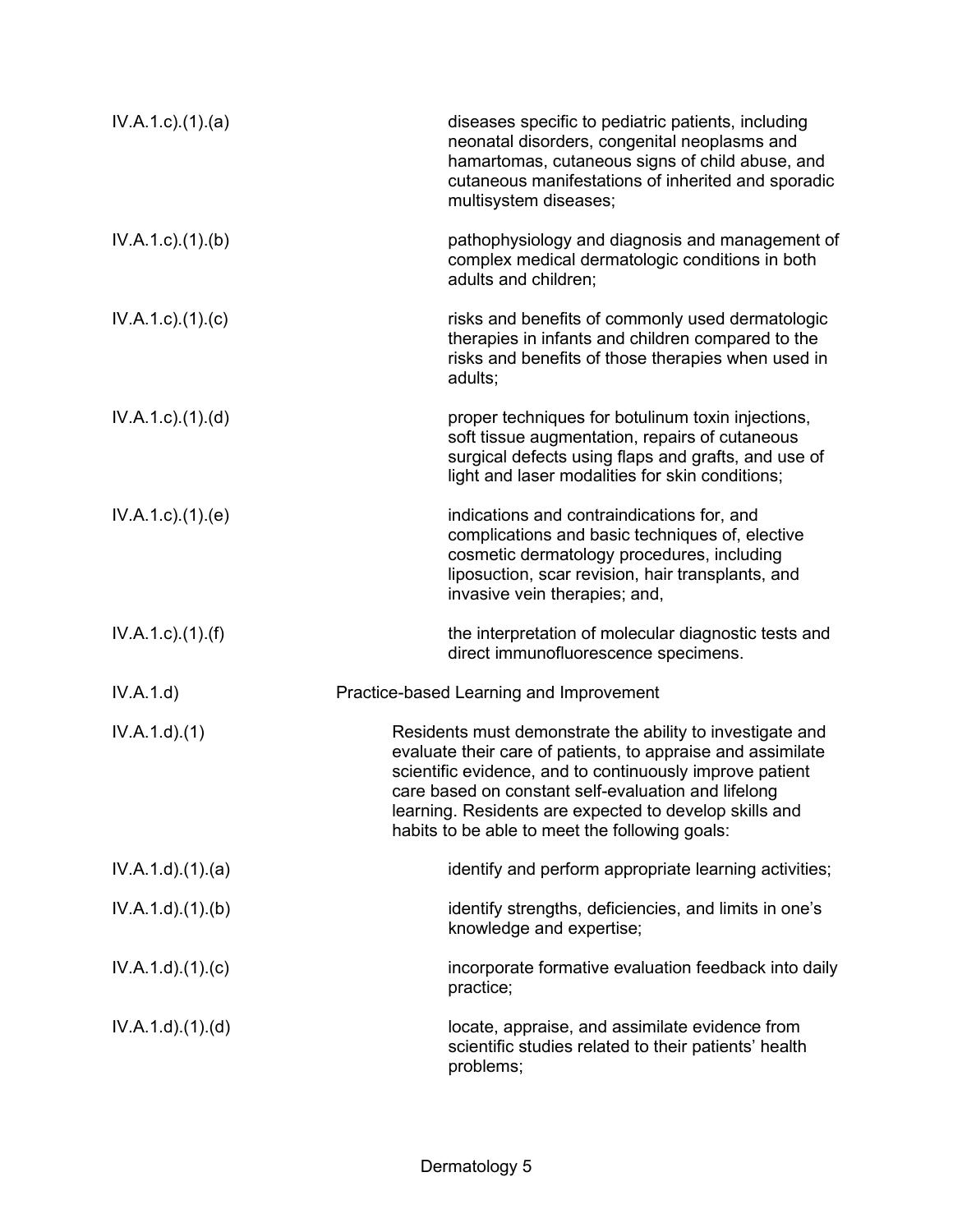| IV.A.1.d.(1)(e)               | participate in the education of patients, families,<br>students, residents, and other health professionals.                                                                                                                                                              |
|-------------------------------|--------------------------------------------------------------------------------------------------------------------------------------------------------------------------------------------------------------------------------------------------------------------------|
| IV.A.1.d)(1.(f))              | set learning and improvement goals;                                                                                                                                                                                                                                      |
| IV.A.1.d.(1). <sub>(g)</sub>  | systematically analyze practice using quality<br>improvement methods, and implement changes<br>with the goal of practice improvement;                                                                                                                                    |
| IV.A.1.d.(1).(h)              | use information technology to optimize learning;<br>and,                                                                                                                                                                                                                 |
| IV.A.1.e)                     | Interpersonal and Communication Skills                                                                                                                                                                                                                                   |
| IV.A.1.e. (1)                 | Residents must demonstrate interpersonal and<br>communication skills that result in the effective exchange<br>of information and collaboration with patients, their<br>families, and health professionals. Residents must:                                               |
| IV.A.1.e. (1). (a)            | act in a consultative role to other physicians and<br>health professionals;                                                                                                                                                                                              |
| IV.A.1.e. (1)(b)              | communicate effectively with patients, patients'<br>families, and the public, as appropriate, across a<br>broad range of socioeconomic and cultural<br>backgrounds;                                                                                                      |
| IV.A.1.e. (1)(c)              | communicate effectively with physicians, other<br>health professionals, and health-related agencies;                                                                                                                                                                     |
| IV.A.1.e. (1). (d)            | counsel patients regarding their disease and<br>treatment options, and provide appropriate<br>anticipatory guidance to patients' parents and, as<br>age-appropriate, to children, regarding chronic<br>disorders, genodermatoses, and congenital<br>cutaneous anomalies; |
| IV.A.1.e. (1)(e)              | maintain comprehensive, timely, and legible<br>medical records, if applicable;                                                                                                                                                                                           |
| IV.A.1.e. (1). (f)            | teach dermatology to other residents, medical<br>students, nurses, and/or allied health personnel.                                                                                                                                                                       |
| IV.A.1.e. (1). <sub>(g)</sub> | work effectively as a member or leader of a health<br>care team or other professional group;                                                                                                                                                                             |
| IV.A.1.f)                     | <b>Systems-based Practice</b>                                                                                                                                                                                                                                            |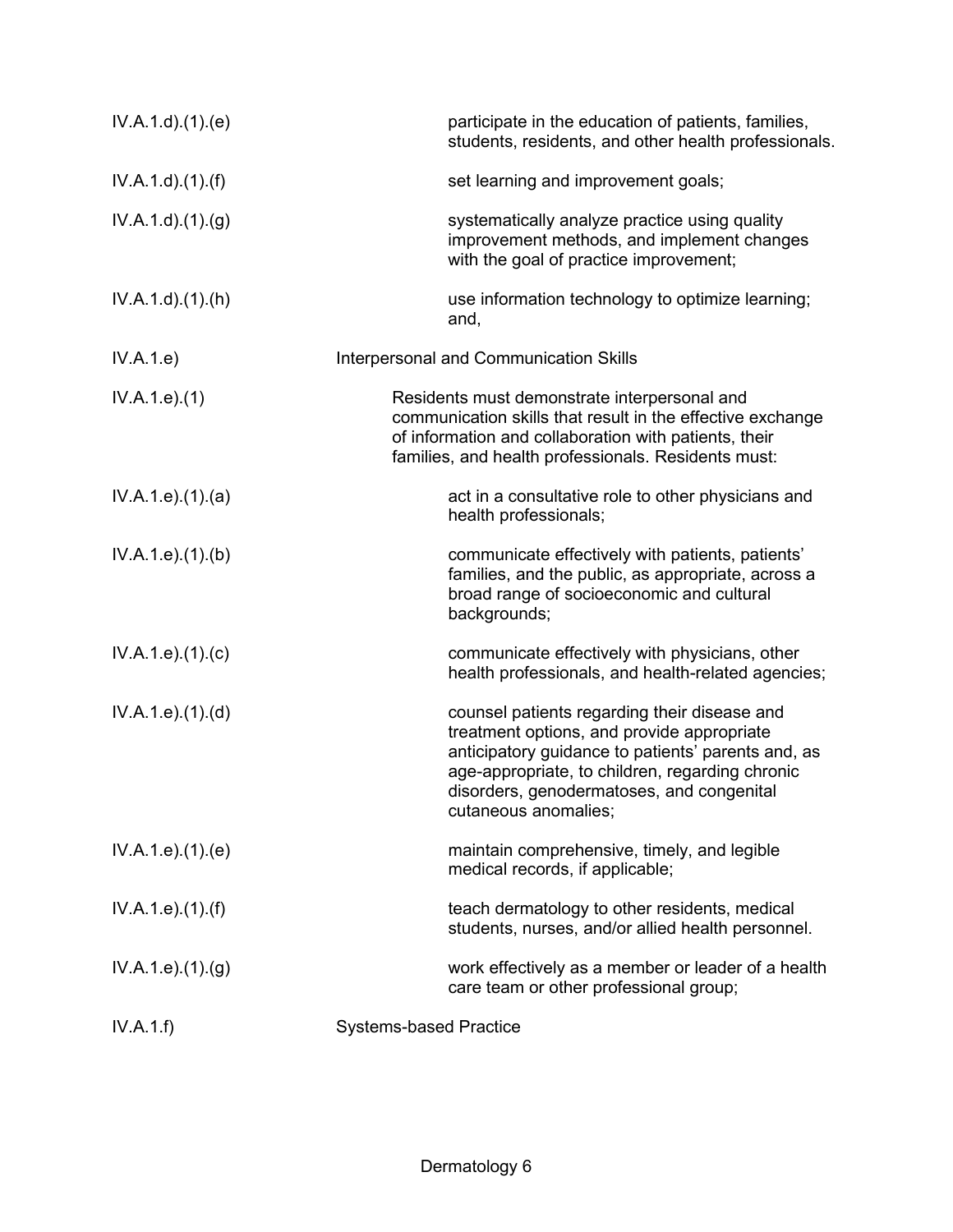| IV.A.1.f)(1)      | Residents must demonstrate an awareness of and<br>responsiveness to the larger context and system of health<br>care, as well as the ability to call effectively on other<br>resources in the system to provide optimal health care.<br>Residents must: |
|-------------------|--------------------------------------------------------------------------------------------------------------------------------------------------------------------------------------------------------------------------------------------------------|
| IV.A.1.f)(1)(a)   | advocate for quality patient care and optimal patient<br>care systems;                                                                                                                                                                                 |
| IV.A.1.f)(1)(b)   | be given selected administrative responsibility<br>commensurate with their interests, abilities, and<br>qualifications;                                                                                                                                |
| IV.A.1.f)(1)(c)   | coordinate patient care within the health care<br>system relevant to their clinical specialty;                                                                                                                                                         |
| IV.A.1.f)(1)(d)   | incorporate considerations of cost awareness and<br>risk-benefit analysis in patient and/or population-<br>based care as appropriate;                                                                                                                  |
| IV.A.1.f)(1)(e)   | participate in identifying system errors and<br>implementing potential systems solutions;                                                                                                                                                              |
| IV.A.1.f).(1).(f) | work effectively in various health care delivery<br>settings and systems relevant to their clinical<br>specialty; and,                                                                                                                                 |
| IV.A.1.f)(1)(g)   | work in interprofessional teams to enhance patient<br>safety and improve patient care quality.                                                                                                                                                         |
| IV.B.             | <b>Regularly Scheduled Educational Activities</b>                                                                                                                                                                                                      |
| IV.B.1.           | If it includes an integrated PGY-1, the educational program must contain<br>regularly scheduled didactic sessions that enhance and correspond to the<br>residents' fundamental clinical skills education.                                              |
| IV.B.2.           | Didactic sessions must include:                                                                                                                                                                                                                        |
| IV.B.2.a)         | cosmetic techniques, including liposuction;                                                                                                                                                                                                            |
| IV.B.2.b)         | hair transplants;                                                                                                                                                                                                                                      |
| IV.B.2.c)         | interpretation of direct immunofluorescence specimens;                                                                                                                                                                                                 |
| IV.B.2.d)         | invasive vein therapies;                                                                                                                                                                                                                               |
| IV.B.2.e)         | laser resurfacing; and,                                                                                                                                                                                                                                |
| IV.B.2.f)         | scar revision.                                                                                                                                                                                                                                         |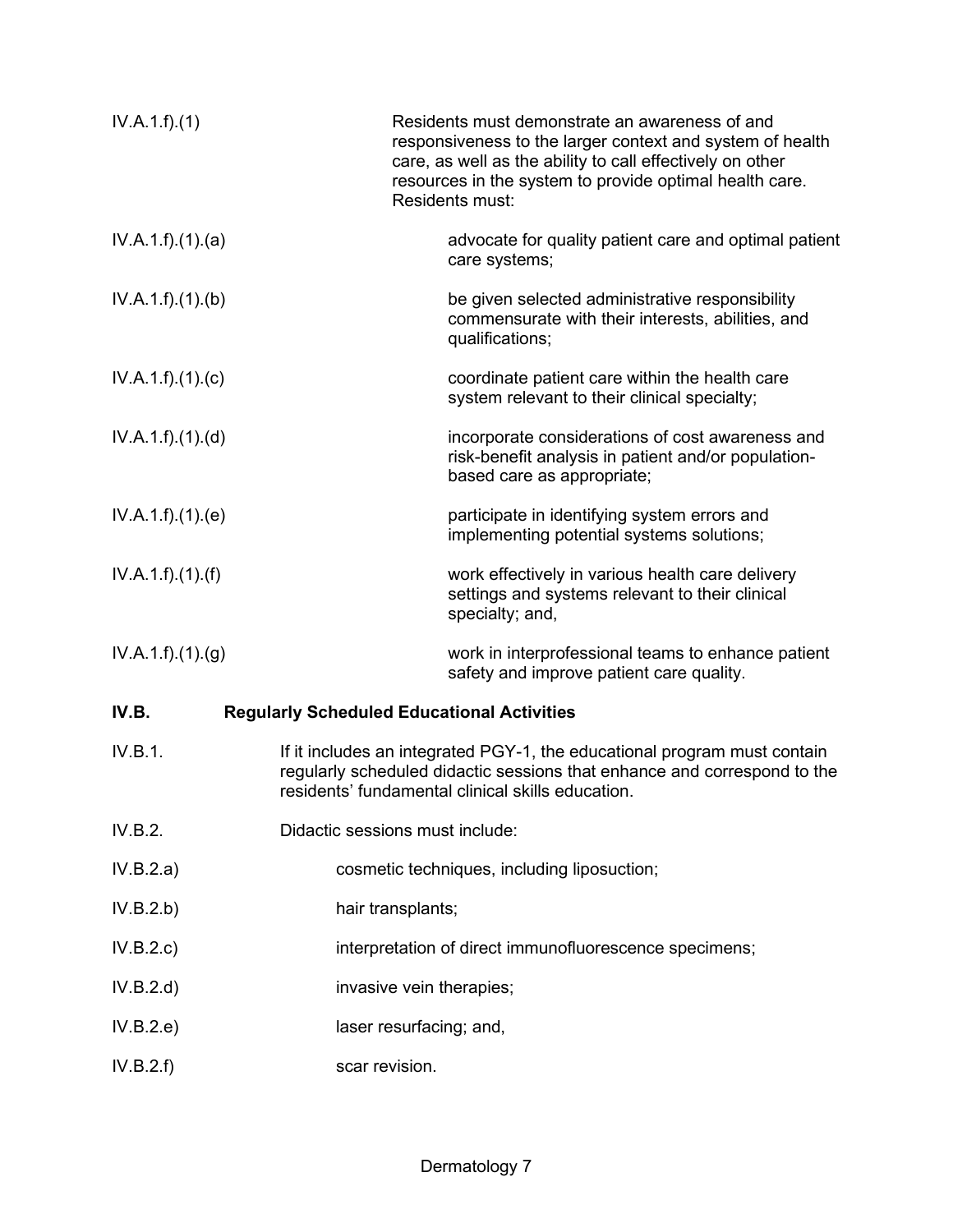| IV.B.3.      | There should be a well-organized course of instruction in the basic<br>sciences related to medical dermatology, surgical and aesthetic<br>dermatology, dermatopathology, and pediatric dermatology.                                                                                                                              |
|--------------|----------------------------------------------------------------------------------------------------------------------------------------------------------------------------------------------------------------------------------------------------------------------------------------------------------------------------------|
| IV.B.4.      | The curriculum should contain instruction dedicated to ethical<br>dermatology behavior and professionalism aspects of medicine.                                                                                                                                                                                                  |
| IV.B.5.      | Didactic sessions should include lectures, conferences, seminars,<br>demonstrations, clinical education rounds, book and journal reviews,<br>patient case reviews, and histologic slide review.                                                                                                                                  |
| IV.C.        | <b>Clinical Experiences</b>                                                                                                                                                                                                                                                                                                      |
| IV.C.1.      | If the program includes an integrated PGY-1, it must include a minimum<br>of 11 months of direct patient care.                                                                                                                                                                                                                   |
| IV.C.1.a)    | During the integrated PGY-1, each resident's experiences must<br>include responsibility for patient care commensurate with the<br>individual resident's ability.                                                                                                                                                                 |
| IV.C.1.a)(1) | Residents must have responsibility for decision-making<br>and direct patient care in all settings, subject to review and<br>approval by senior-level residents and/or attending<br>physicians, to include planning care and writing orders,<br>progress notes, and relevant records.                                             |
| IV.C.1.b)    | At a minimum, 28 weeks of residents' clinical experiences must be<br>in rotations provided by a discipline or disciplines that offer<br>fundamental clinical skills in the primary specialties, such as<br>emergency medicine, family medicine, general surgery, internal<br>medicine, obstetrics and gynecology, or pediatrics. |
| IV.C.1.b)(1) | Subspecialty experiences, with the exception of critical<br>care unit experiences, must not be used to meet<br>fundamental clinical skills curriculum requirements.                                                                                                                                                              |
| IV.C.1.b)(2) | Each experience must be at minimum a four-week<br>continuous block.                                                                                                                                                                                                                                                              |
| IV.C.1.c)    | At a minimum, residents must have 140 hours of experience in<br>ambulatory care provided in family medicine or primary care<br>internal medicine, general surgery, obstetrics and gynecology, or<br>pediatrics.                                                                                                                  |
| IV.C.1.d)    | Residents must have a maximum of 20 weeks of elective<br>experiences.                                                                                                                                                                                                                                                            |
| IV.C.1.d)(1) | Elective rotations should be determined by the educational<br>needs of the individual resident.                                                                                                                                                                                                                                  |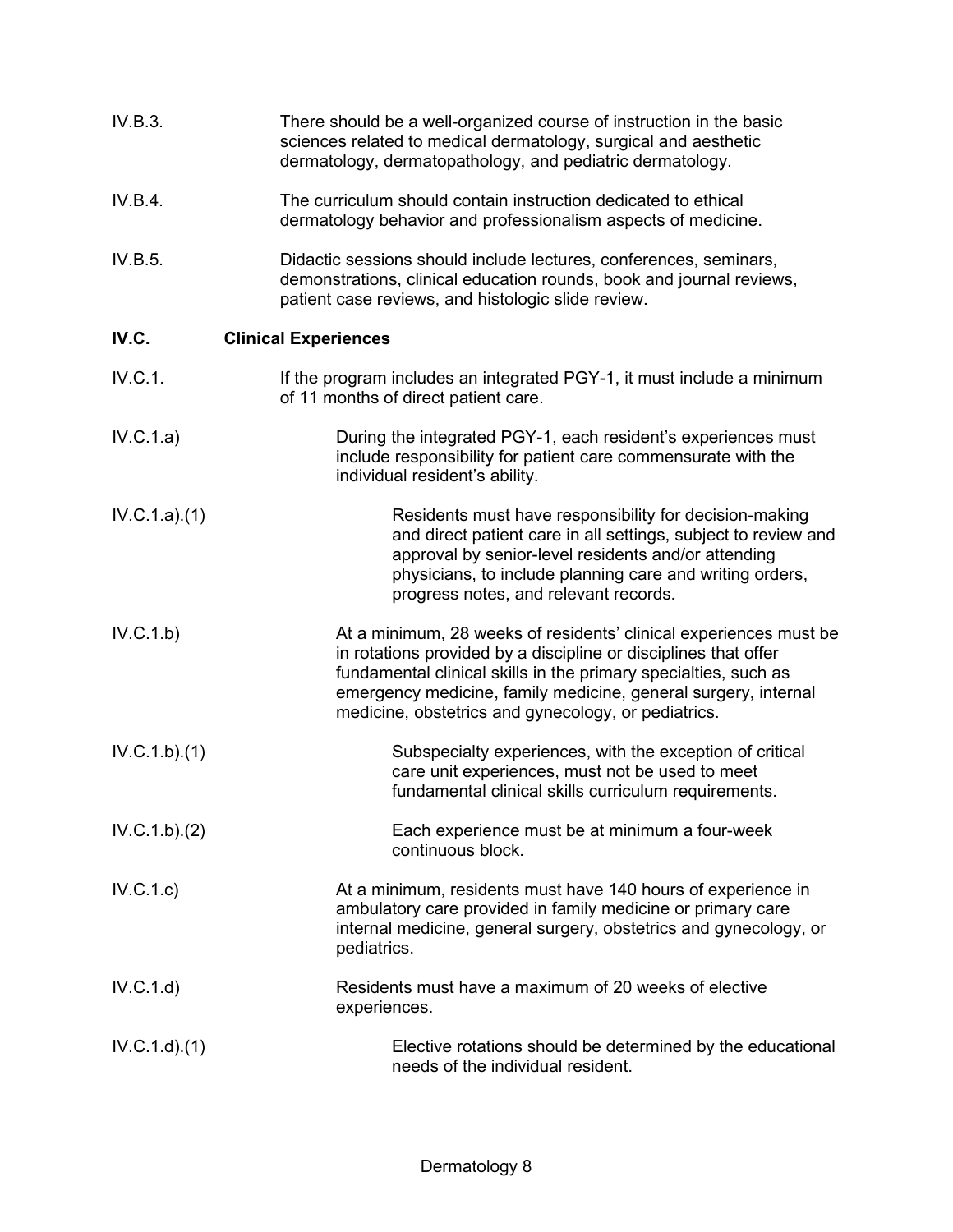| IV.C.2.      | Residents must participate in the direct care of outpatients and inpatients<br>during each year of the educational program.                                                                                                                                                                                                                                                                                                                                |
|--------------|------------------------------------------------------------------------------------------------------------------------------------------------------------------------------------------------------------------------------------------------------------------------------------------------------------------------------------------------------------------------------------------------------------------------------------------------------------|
| IV.C.3.      | The clinical experience in dermatology must include:                                                                                                                                                                                                                                                                                                                                                                                                       |
| IV.C.3.a)    | consultations, inpatient rounds, dermatologic surgery,<br>dermatopathology, pediatric dermatology, and other dermatology-<br>related subspecialty experiences; and,                                                                                                                                                                                                                                                                                        |
| IV.C.3.b)    | significant exposure, either through direct observation or as an<br>assistant in Mohs micrographic surgery, and reconstruction of<br>these defects, to include flaps and grafts, and the application of a<br>wide range of lasers and other energy sources.                                                                                                                                                                                                |
| IV.C.4.      | Residents must have experiences in medical dermatology, procedural<br>dermatology, dermatopathology, and pediatric dermatology, including:                                                                                                                                                                                                                                                                                                                 |
| IV.C.4.a)    | following a core group of individual patients throughout the<br>majority of the program in a minimum of a once-monthly continuity<br>of care clinic setting, as well as in follow-up of inpatients and<br>patients seen as consults or during night or weekend call;                                                                                                                                                                                       |
| IV.C.4.b)    | medical dermatology encounters with patients having primary skin<br>disease, to include immunobullous diseases, contact dermatitis,<br>connective tissue diseases, congenital skin diseases, skin cancer,<br>and infectious diseases, as well as medically complicated patients<br>displaying dermatologic manifestations of systemic disease or<br>therapy;                                                                                               |
| IV.C.4.c)    | pediatric dermatology encounters in diagnosing and managing<br>infants and children with neonatal skin disorders, atopic dermatitis,<br>psoriasis, blistering disorders, disorders of hair and nails, skin<br>infections (fungal, bacterial, and viral), vascular tumors and<br>malformations, congenital and acquired pigmented lesions and<br>other hamartomas, cutaneous signs of child abuse, and<br>cutaneous manifestations of multisystem diseases; |
| IV.C.4.d)    | providing consultations for neonatal and pediatric inpatients;                                                                                                                                                                                                                                                                                                                                                                                             |
| IV.C.4.e)    | exposure to procedures, either through direct observation or as an<br>assistant at surgery, to include Mohs surgery with encounters in<br>micrographic surgery, and reconstruction of these defects,<br>including the use of flaps and grafts, the application of a wide<br>range of lasers and other energy sources, botulinum toxin<br>injections, and soft tissue procedural dermatology; and,                                                          |
| IV.C.4.f)    | dermatopathology encounters with routinely stained histologic<br>sections from the full spectrum of dermatologic disease.                                                                                                                                                                                                                                                                                                                                  |
| IV.C.4.f)(1) | A portion of this exposure must occur in an active faculty-<br>run sign-out setting and with the use of study sets.                                                                                                                                                                                                                                                                                                                                        |